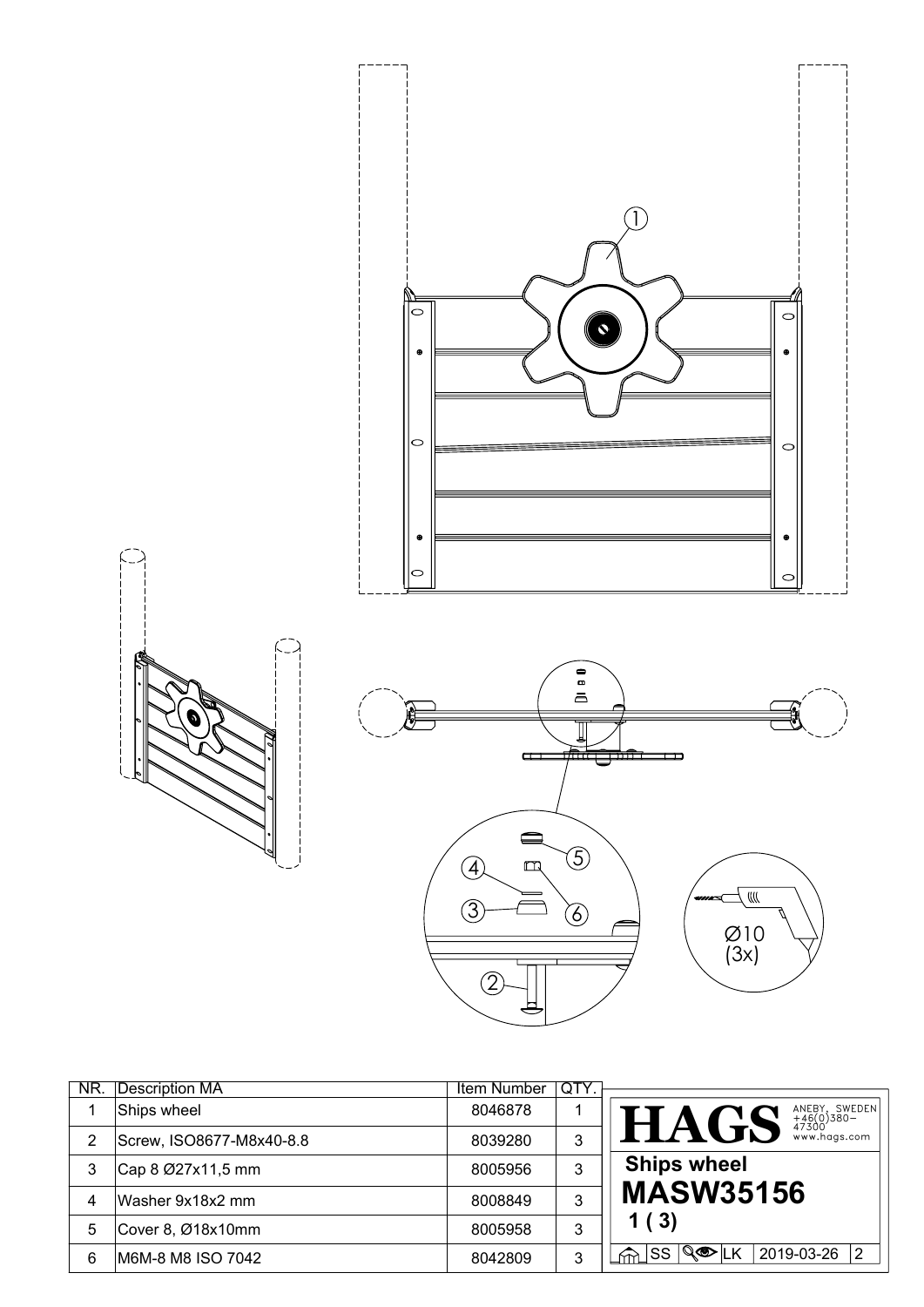

| NR. | Description MA           | Item Number | QTY. |                                                                     |
|-----|--------------------------|-------------|------|---------------------------------------------------------------------|
|     | Ships wheel              | 8046878     |      |                                                                     |
| 2   | Cap 8 Ø27x11,5 mm        | 8005956     | 3    | ANEBY, SWEDEN<br>+46(0)380-<br>47300<br>www.hags.com<br><b>HAGS</b> |
| 3   | Washer 9x18x2 mm         | 8008849     | 3    |                                                                     |
| 4   | ∣Ø8,5x27x4 mm            | 8005959     | 3    | <b>Ships wheel</b>                                                  |
| 5   | M6M-8 M8 ISO 7042        | 8042809     | 3    | <b>MASW35156</b>                                                    |
| 6   | Screw, ISO8677-M8x35-8.8 | 8039279     | 3    | 2(3)                                                                |
|     | Cover 8, Ø18x10mm        | 8005958     | 3    | 2<br> SS <br>୍ଷ∕®ା∟K<br>2019-03-26                                  |

j 요